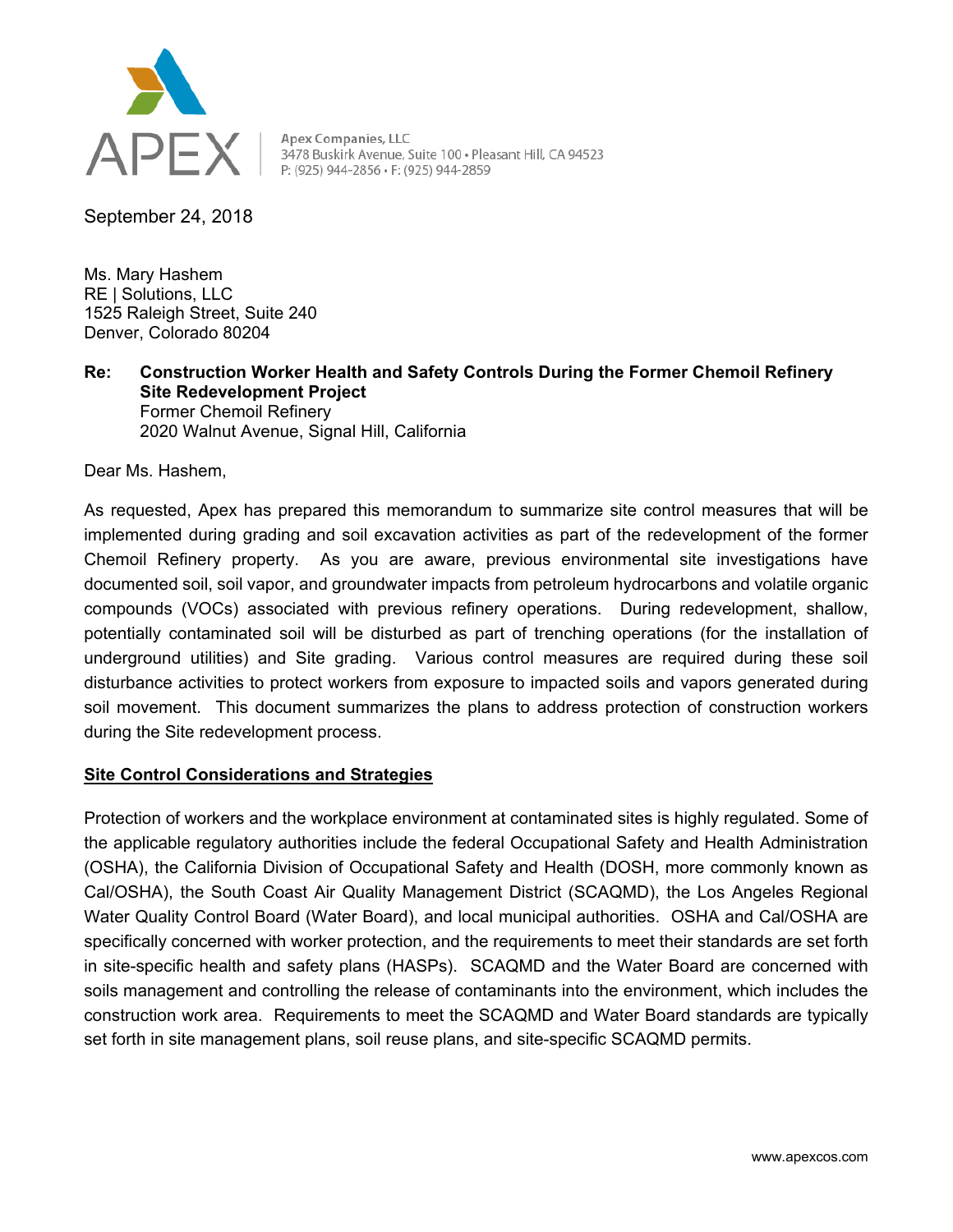Apex's proposed site control strategy is based on the hierarchy of controls, published by The National Institute for Occupational Safety and Health (NIOSH), regarding controlling exposures to occupational hazards. The Hierarchy of Controls incorporates approaches that address both controlling the release of contaminants to the environment, and the protection of workers.

Elimination and Substitution Controls: In general, the most effective method of protecting potential human

## **Hierarchy of Controls**



receptors, including the construction worker, are ones that eliminate or substitute the hazard. The elimination/substitution approach, as it relates to the construction worker exposure to soil, has been addressed to the greatest extent possible through the design of both the grading plan and geotechnical work.

The grading plan for the site redevelopment was designed to minimize soil removal ("cut") and compensate by larger areas of fill, thus creating more separation between the contaminated soil and the Site surface. Similarly, the geotechnical preparation of the Site combines an approach that reduces the depth of soil excavation required for soil compaction where possible. The surface soils at the Site are considered undocumented fill, and typically would have to be over-excavated to underlying native soils, then backfilled and compacted with documented, conditioned fill soil. An alternative geotechnical approach for compaction has been incorporated that minimizes the amount of excavation that is required to achieve geotechnical structural standards.

Furthermore, prior to initiating Site grading, test pits are planned (in addition to those already completed) throughout the Site to determine the distribution of highly impacted surface soils. During the establishment of final grade, highly impacted soils will be left undisturbed to the maximum extent practicable. Long-term remediation activities (which are scheduled to be implemented as part of the property redevelopment) will address these residual soils after grading and geotechnical work is complete.

Engineering Controls: Engineering controls are favored over administrative and personal protective equipment (PPE) for controlling worker exposures because they are designed to remove the hazard at the source before it comes in contact with the worker. Engineering controls including vapor suppression and dust control will be part of the site control strategy for protecting the construction worker.

Administrative and PPE Controls. The potential hazards related to construction worker exposure to soil during property redevelopment cannot be completely eliminated by the top three tiers of site control shown in the hierarchy triangle. Consequently, administrative and PPE controls, including utilizing 40 hour OSHA trained construction workers, preparation and implementation of a site-specific Health and Safety Plan, air monitoring, and PPE will be utilized to protect workers. This approach is typical in the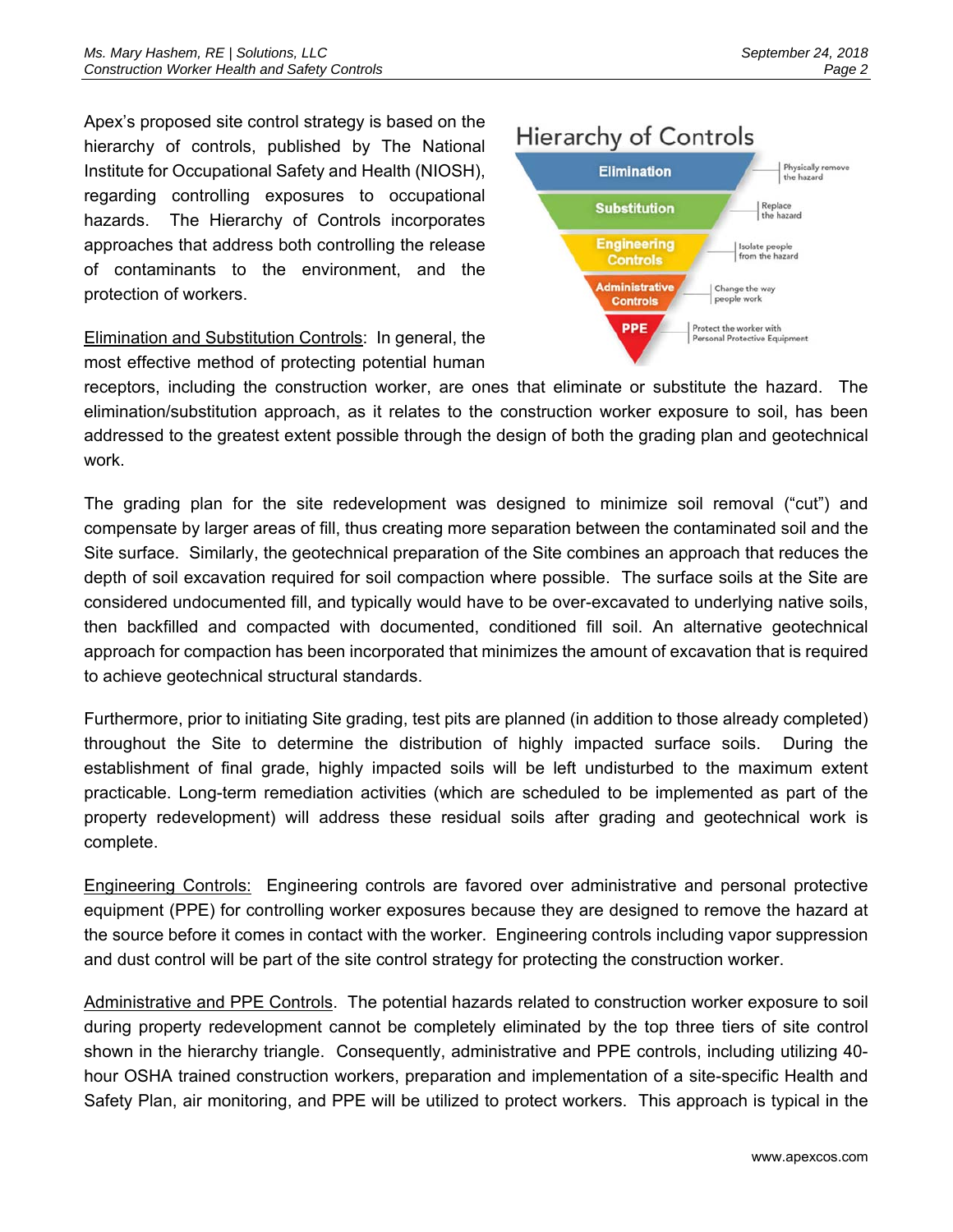industry for the protection of construction workers at sites similar to the former Chemoil Refinery property. Further details are provided below.

## **Specific Engineering, Administrative and PPE Controls for the Former Chemoil Refinery Property Redevelopment**

- Engineering Controls: Exposed surface soils will be sprayed with potable water to suppress dust and vapor emissions. Should water spray be ineffective, areas where unacceptable vapors are observed will be sprayed with other vapor suppressing products. These products can include Simple Green™, a biodegradable soap, or specially formulated vapor suppressing foams. Sufficient quantities of these materials and mixing/application equipment will be kept on-site for rapid use if field observations indicate they are necessary. Soils that are excavated and stockpiled on-site will be covered with plastic sheeting to prevent vapor and dust emissions.
- Administrative Controls: A site-specific HASP will be developed, implemented, reviewed, and followed by all personnel working at the Site. The HASP will require that all construction personnel performing soil disturbance activities during property redevelopment are trained to work on contaminated sites and have, at a minimum, completed the 40-hour Hazardous Waste Operations (HAZWOPER) training pursuant to 29CFR1910.120. HAZWOPER training is a health and safety standard enacted by OSHA specifically designed to train and educate workers to be safe while they perform work on contaminated sites. In addition to worker training requirements, the HASP will include a project hazard analysis, air monitoring requirements, trigger levels, and general health and safety requirements during property redevelopment. A complete copy of the HASP will be provided to the City of Signal Hill, or another regulatory agency, upon request.

The property is currently surrounded with a chain link perimeter fence; this fence will be maintained through Site redevelopment activities with fence screening material added to reduce wind effects at the Site. Hand-held vapor analyzing devices (such as a photoionization detector [PID]) and dust monitors will be used to measure vapor and dust concentrations at both the worker breathing zones and at the fence perimeter. These devices provide real-time measurements of Site conditions. The organic vapor concentration limits for safe work conditions are defined in the HASP. Trigger levels to stop work until vapor concentrations decrease, or to increase PPE (further detailed below) will be included in the HASP.

PPE: Workers are anticipated to wear Level D personal protective equipment (PPE) at all times on the site. This includes hard hat, boots, eye protecting glasses, long sleeve shirt and long pants (or coverall) and gloves. The outer clothing worn during work will be decontaminated (by dry brushing or scrubbing with potable water) prior to the worker leaving the site. Outer garments of Level D clothing can also be removed and left at the site for re-use the following work shift. Level D PPE is intended to prevent the worker's skin from coming in direct contact with contaminants and provide protection from general site hazards.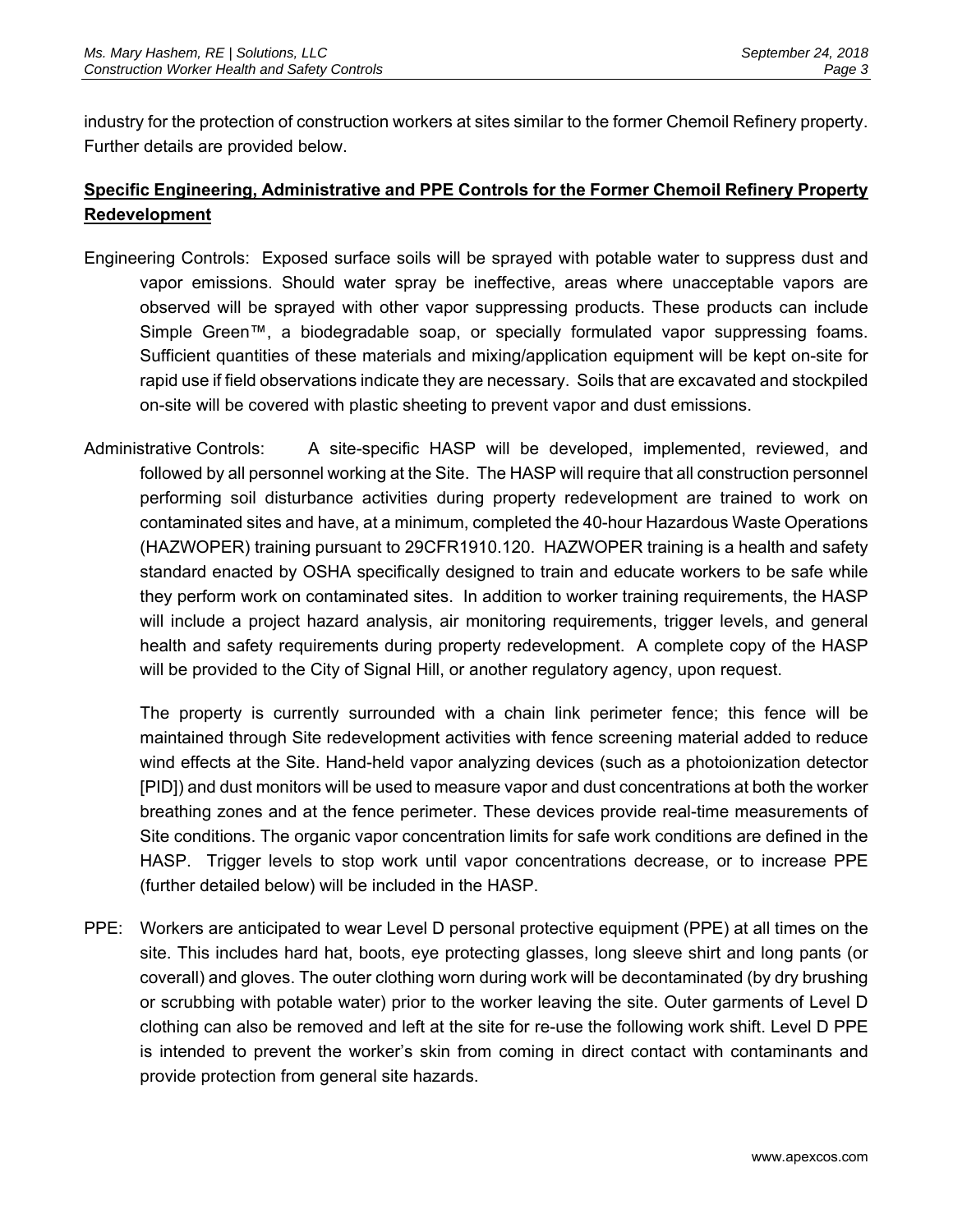Should PID monitoring of the worker breathing zone(s) indicate unacceptable vapor concentrations are present in the atmosphere, there is potential the workers would upgrade to Level C PPE. However, it should be noted that an upgrade to Level C PPE has not been required during field activities conducted to date, including potholing activities that have occurred across the Site. In addition to Level D clothing, Level C would include a respirator (negative pressure with organic vapor filtering capability) and additional dermal protective barriers (e.g., impermeable gloves, boot covers, Tyvek™ cover-all, etc.).

In general, Level C is not considered likely at the Chemoil site. Although the human health risk assessment (HHRA) identified high concentrations of total petroleum hydrocarbons (TPH) in soils, in order to be conservative in the risk evaluation, the HHRA calculated the risk using the highest TPH concentrations encountered at the site. The highest TPH concentrations at the Site are encountered in soil samples collected at depths of 20 feet below the current ground surface or deeper. Planned grading activities for the Site do not require excavations to those depths. Consequently, the release of organic vapors that would require significant use of Level C PPE is not expected. There is potential for limited use of Level C PPE during specific work activities, such as utility connections in trenches or when loading soils with greater than 1,000 parts per million by volume (ppmv) (if encountered); however, Level C would be used only in the event that engineering controls cannot reduce the hazard to acceptable levels, and only long enough to complete the discrete work task.

The table below summarized the levels of PPE during required for the construction worker coming into contact with soil during Site redevelopment activities:

| <b>PPE Level</b>                                           | Level D                         | Level C                                                                                                                          |
|------------------------------------------------------------|---------------------------------|----------------------------------------------------------------------------------------------------------------------------------|
| <b>Expected usage</b><br>during property<br>redevelopment. | <b>Most Frequently Used</b>     | May be required in limited areas for<br>short periods. Has not been<br>necessary based on field activities<br>conducted to date. |
| <b>PPE</b>                                                 | Pair of coveralls<br>$\bullet$  | Tyvec coveralls<br>٠                                                                                                             |
| <b>Requirements</b>                                        | Steel-toe boots<br>$\bullet$    | Steel-toe boots with PCV boot<br>٠                                                                                               |
|                                                            | Safety glasses                  | covers                                                                                                                           |
|                                                            | Hardhat                         | Safety glasses<br>٠                                                                                                              |
|                                                            | nitrile.<br>Gloves (latex<br>or | Hardhat<br>$\bullet$                                                                                                             |
|                                                            | Standard leather gloves if no   | nitrile.<br>(latex<br>Gloves<br>or<br>$\bullet$                                                                                  |
|                                                            | direct contact with soil)       | Standard leather gloves if no                                                                                                    |
|                                                            | Hearing protection as needed    | direct contact with soil)                                                                                                        |
|                                                            |                                 | Hearing protection as needed<br>٠                                                                                                |